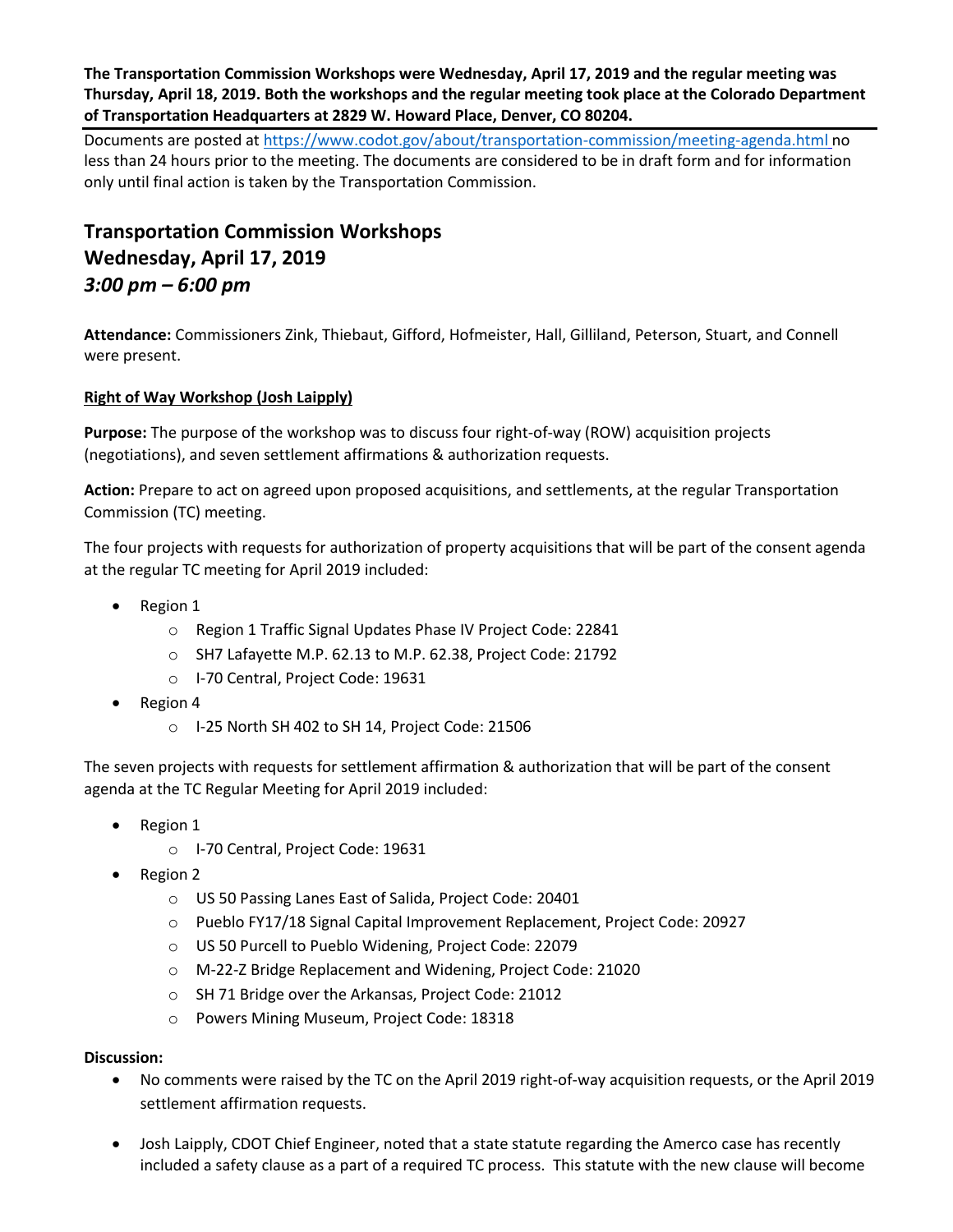effective in July. The intent is to reconvene the TC sub-committee that developed the current response and process to comply with the new statute clause.

- It was noted that the TC will be traveling across the state during the normal workshop and regular meeting times for June.
- CDOT staff will work out details to reconvene the subcommittee and get back to the TC.

#### **Budget Workshop (Safety Funds/Penalty Funds) (Jeff Sudmeier)**

**Purpose:** To review a proposal to repurpose Highway Safety Improvement (HSIP) Funds to support a new Strategic Safety Program, and to review funding options associated with the completion of repair and rehabilitation work on US 36 ("US 36 Initial Works") required by CDOT's agreement with Plenary Roads Denver.

**Action:** Staff requests approval of the establishment of a new Strategic Safety Program, and the allocation of funding. Staff also requests input on approach to funding "US 36 Initial Works" and will return in May with any necessary approval actions.

#### **Strategic Safety Program**

A Section 164 penalty requires states that are out of compliance with federal standards relating to multiple driving under the influence (DUI) offenders to direct an additional portion of their flexible federal funds to safety programs. Under the Section 164 penalty, CDOT was directed by FHWA to allocate \$11,361,130 in flexible federal funds to the Highway Safety Improvement Program (HSIP). In January the Commission approved the allocation of \$11,361,130 from HSIP to the RoadX Program. With recent changes in the direction of this program, these funds are now available for other purposes. Staff is recommending these funds now be reallocated to establish a new Strategic Safety Program focused on decreasing the frequency and severity of accidents. As discussed at a March Commission workshop, staff are recommending several systematic statewide safety improvement programs to more proactively improve safety. These are best practices proven by research, used by states, encouraged by FHWA, and supported by CDOT staff as being effective in reducing our crash patterns. These improvements include:

- **6 inch striping to prevent run off the road accidents** highly effective in reducing run off the road crashes, especially on rural highways and interstates; could be implemented by crews this summer, and further installed by contractors in later summer/fall for epoxy.
- **Interstate cable rail to prevent cross over accidents** there are still gaps in the interstate system for cable rail; this is a highly effective countermeasure at preventing high speed head on crashes. While currently being recommended on projects, 640 miles are still needed.
- **Rumble strips, both center line and edge line on rural roadways -** centerline rumble strips on rural highways are also effective at reducing high-speed head on crashes.
- **Variable speed limits during weather events on interstates and mountain corridors** adjusting speeds based on conditions can be very effective in reducing crashes and improving traffic operation. Several corridors would benefit from conditions-based speed limits.
- **Manual for Assessing Safety Hardware (MASH) compliance on guardrail** an extensive need exists to continue to inventory the state's guardrail systems, prioritize upgrades to new MASH standards, develop a strategic replacement plan, fund that plan and deliver it.

These are improvements that can be quickly deployed, resulting in immediate safety improvements on corridors where applied. An attached resolution authorizes the establishment of this program, including the creation of a new budget program to be incorporated into the CDOT budget. If the Commission concurs with authorizing the creation of the new program, the Commission will be asked (via approval of the April budget supplement) to approve the transfer of the \$11,361,130 in HSIP funds from the RoadX program to the new Strategic Safety Program. Staff will return in subsequent months to seek authorization via the budget supplement of the amount of funds to be deployed to specific projects and/or improvements within the (i.e. 6-inch striping, cable rail, etc.) Strategic Safety Program. Staff is recommending that HSIP funds associated with the Section 164 penalty be programmed to this same purpose in the FY 2019-2020 budget and FY 2020-2021 budget.

#### *US 36 Initial Works*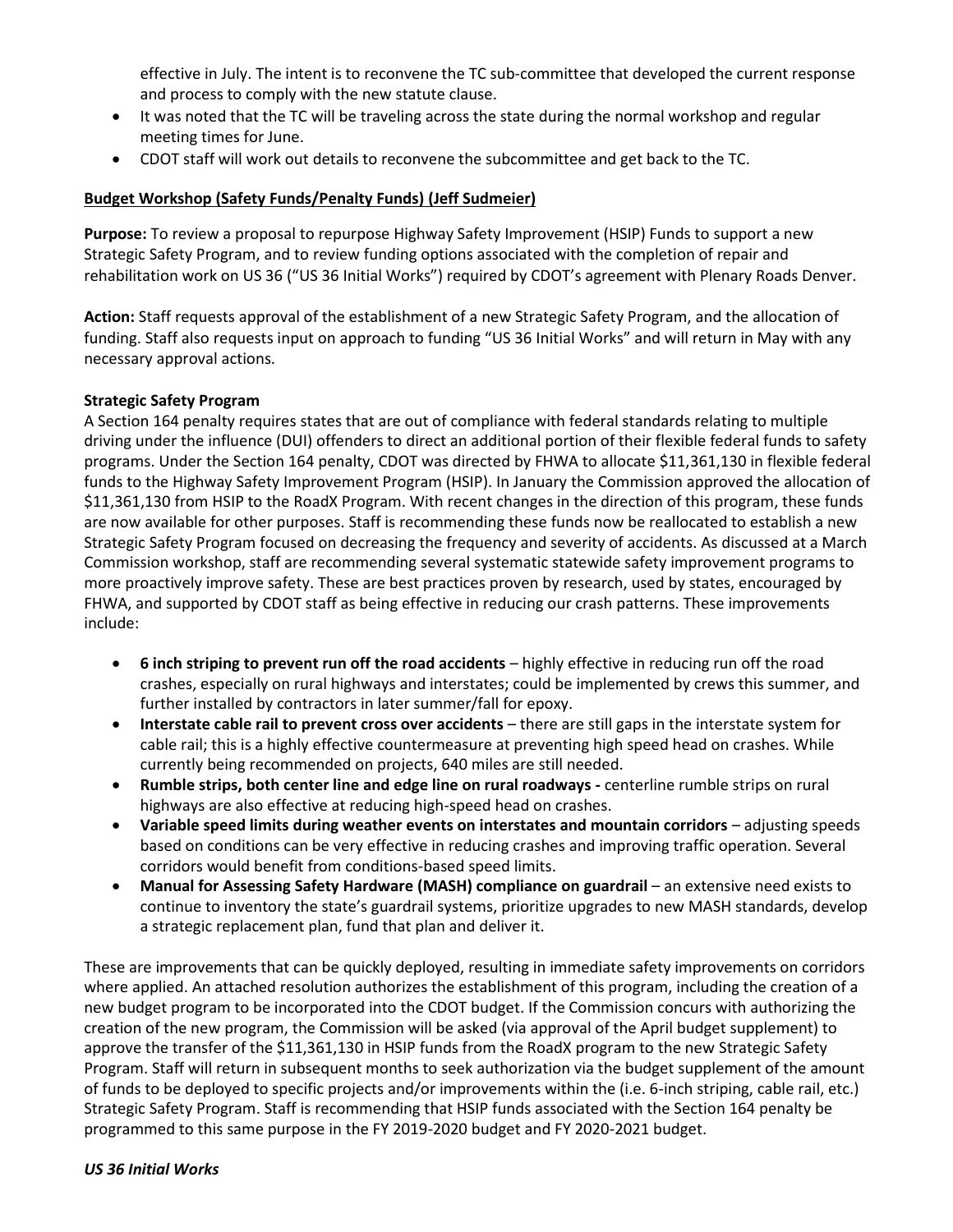Plenary Roads Denver (PRD) took over operation and maintenance of the I-25 reversible lanes in March 2014 and US 36 Phase 1 and 2 in July 2015 and March 2016, respectively. As part of the handover process CDOT agreed to bring all assets up to a minimum standard. To determine what work was necessary an asset condition survey was completed. Items found to be below the minimum standards of maintenance in the Concession Agreement were included in the I-25 Initial Works Package. The Initial Works Package has been partially completed, but due to the project completion deadline on US 36 and the project's budgetary constraints, the remaining work was left to be completed by CDOT Regions 1 and 4 at a future time. The funding process for this work has remained undefined as asset conditions on the corridor have continued to deteriorate and have created serious safety and maintenance issues. PRD has provided a Scope, Schedule and Budget Estimate to complete this work on behalf of CDOT and the High Performance Transportation Enterprise (HPTE). The work is estimated to cost \$5,313,175. Staff are assessing which work elements would be best completed by PRD, and which by CDOT. If funding is made available up front and in total, procurement and permit work could begin in May 2019, and construction could be complete by early 2020. An alternative would be for Regions 1 and 4 to assume responsibility for funding, which may result in a more protracted timeline and/or implications to other projects.

- In January 2019 the TC approved approximately \$11.4 million going to the RoadX program: Recently the new intention for these funds is to use for another purpose. These funds are no longer intended for the RoadX program. New direction from the current CDOT administration is to create a Strategic Safety program, and use the funds initially planned for RoadX for this recently created initiative. Staff is bringing a resolution to the TC to approve this proposed change and transfer of RoadX funds to the Strategic Safety initiative.
- Commissioner Thiebuat suggested that the resolution remove the mention of RoadX as to date the funds in question are not obligated to any program.
- Jeff Sudmeier, CDOT Chief Financial Officer, agreed that the budget supplement resolution will mention the transfer of funds from RoadX to the Safety Strategy initiative, where it is proper to mention the origin of fund transfers, and should be sufficient.
- Commissioner Hofmeister noted that related to the safety strategy initiative that includes the installation of rumble strips, that often a break in the center seal where rumble strips are worn down cause roadway deterioration. This has occurred in some instances within his district.
- Johnny Olson, CDOT Deputy Executive Director, noted the problem of rumble strips is due to them being improperly placed over the joint. Staff needs to take special care to avoid this from happening.
- Kyle Lester, CDOT Division of Maintenance and Operations Director, provided more information regarding the Strategic Safety initiative, and noted that moving to 6 inch striping throughout the state would be one of the improvements. On High speed routes the six inch stripes are a top priority and interstate striping is underway on I-76, and US highways in Region 5 are another priority for this striping. A longer-term program will be required to build out this initiative fully over 4 years. Rumble strips take more analysis and the plan is to install them this summer, the same is true for cable rail. The intent is to have a strategic plan outlined by mid- summer. We also need to invest in technology. The hope is to leverage Region 1 and Region 3 funds for variable speed limit projects.
- Jeff Sudmeier noted that the intent is for the Strategic Safety program to continue beyond its year of initiation.
- Johnny Olson mentioned that a Whole System-Whole Safety program presentation will be provided to the TC next month.
- Executive Director, Shoshana Lew noted that infrastructure is a key component to pay attention to related to smaller projects with definitive impacts that keep roadways safe. It is understood that rumble strips take more analysis to install properly. CDOT is going for simple to execute improvements to increase safety.
- Commissioner Thiebaut commented that it all sounds good, both for the long and short term. And asked if the \$11 million is needed for this month or if TC action could occur next month.
- Kyle Lester responded that the money is needed now as he is already committing funds for striping projects that are occurring at this moment.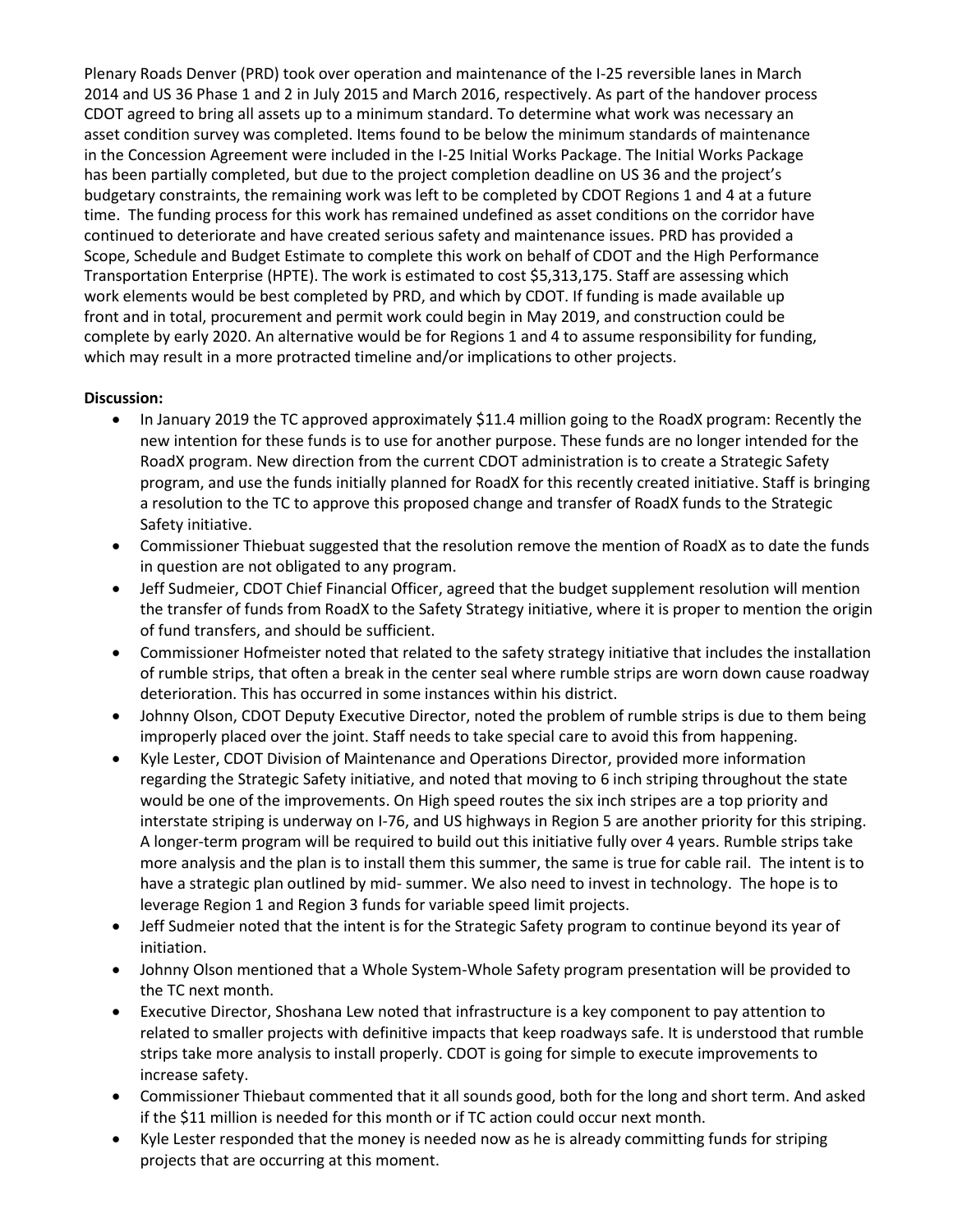- Jeff Sudmeier intends to bring the resolution for the creation of the Strategic Safety Program and transfer of funds for this program to TC for action at the TC April 2019 regular meeting.
- Nick Farber, CDOT Interim High Performance Transportation Enterprise (HPTE) Director, provided an explanation regarding how to conduct remaining work initially assigned to Plenary on the US 36 project between Federal Blvd. and I-25 –as some work in this area is unfinished. The idea is to hand over work to Region 4 or Region 1 as the work is needed now, as it is becoming a safety issue. The options to fund this work is either use TC contingency reserve funding or use Region 1 and Region 4 funding.
- Jeff Sudmeier noted that the CDOT Regions expressed that they have concerns if they are tasked with funding the remaining work on an incremental basis. This is why CDOT staff is considering asking for TC reserve funds, and seeking it as another option.
- If the TC agrees to the use of TC reserve funds, a May budget supplement would be the vehicle to approve this expenditure.
- Commissioner Thiebaut expressed that he feels the Regions should cover these costs.
- No other comments were raised by the Commission.

## **North I-25 Budget/Project Discussion (Josh Laipply, Heather Paddock and David Krutsinger)**

#### *Request for \$250 million for I-25 North Segments 7 &8 (Heather Paddock)*

The Base project scope includes the addition of 14 miles of Express Lane (NB and SB), replacement of two I-25 bridges to pass the 100yr event, a "center loading mobility hub" for Express Bus service, six miles of pavement reconstruction and eight miles of interim "build to the middle" widening and overlay of the existing infrastructure, and two interchanges. This Base program cost is \$344 million, with \$263 million contracted in construction.

The additional \$250 million is program cost and \$195 million would be contract work for construction. This would make the total program cost \$594 million and \$458 million in construction. Local partners have contributed \$58 million to date and are dedicating an additional \$5 million, if the project is successful in receiving \$250 million state funds.

The additional \$250 milloin to Segments 7&8 will allow the project team to meet the purpose and need, along with the scope identified in the final environmental impact statement (FEIS) and record of decision (ROD). It is important to note that this \$250 million request includes the \$100 million request recently applied for under the federal Infrastructure for Rebuilding America (INFRA) grant program, and an additional \$150 million to complete the Phase 1 FEIS. The additional infrastructure cost is due to pavement reconstruction, replacement of bridges, an additional interchange, and construct the interstate out of the Poudre floodplain at the Kechter Road overpass, where it currently overtops at a 25-year event requiring the interstate to be shut down. If the INFRA grant is approved, the project would not need to utilize the entire \$250 million from the Commisison, and those funds would be returned.

- Heather Paddock, Region 4 Engineer, provided an overview of the \$250 million request for I-25 North.
- In the packet it is explained that for Segments 7&8 of I-25 North. CDOT has applied for an INFRA grant for \$100 million. The idea is also to leverage additional dollars from local communities. INFRA grant elements of the project are highlighted in green in project graphic presented. Heather explained that this is an active construction project, which will start construction in June 2019, and we anticipate an INFRA decision in August 2019. We need foundation built for the INFRA grant improvements. If \$250 million is permitted then an extension of the project schedule will occur, approximately 18 months. However, the funding is not needed until the fourth quarter of 2020, but a decision is needed soon to move forward.
- Options for implementation were reviewed. Benefits and risks associated with this proposal are highlighted in packet. CDOT is requesting a change order for funds into existing contract. This will bring design up to 100% but will have severable packages.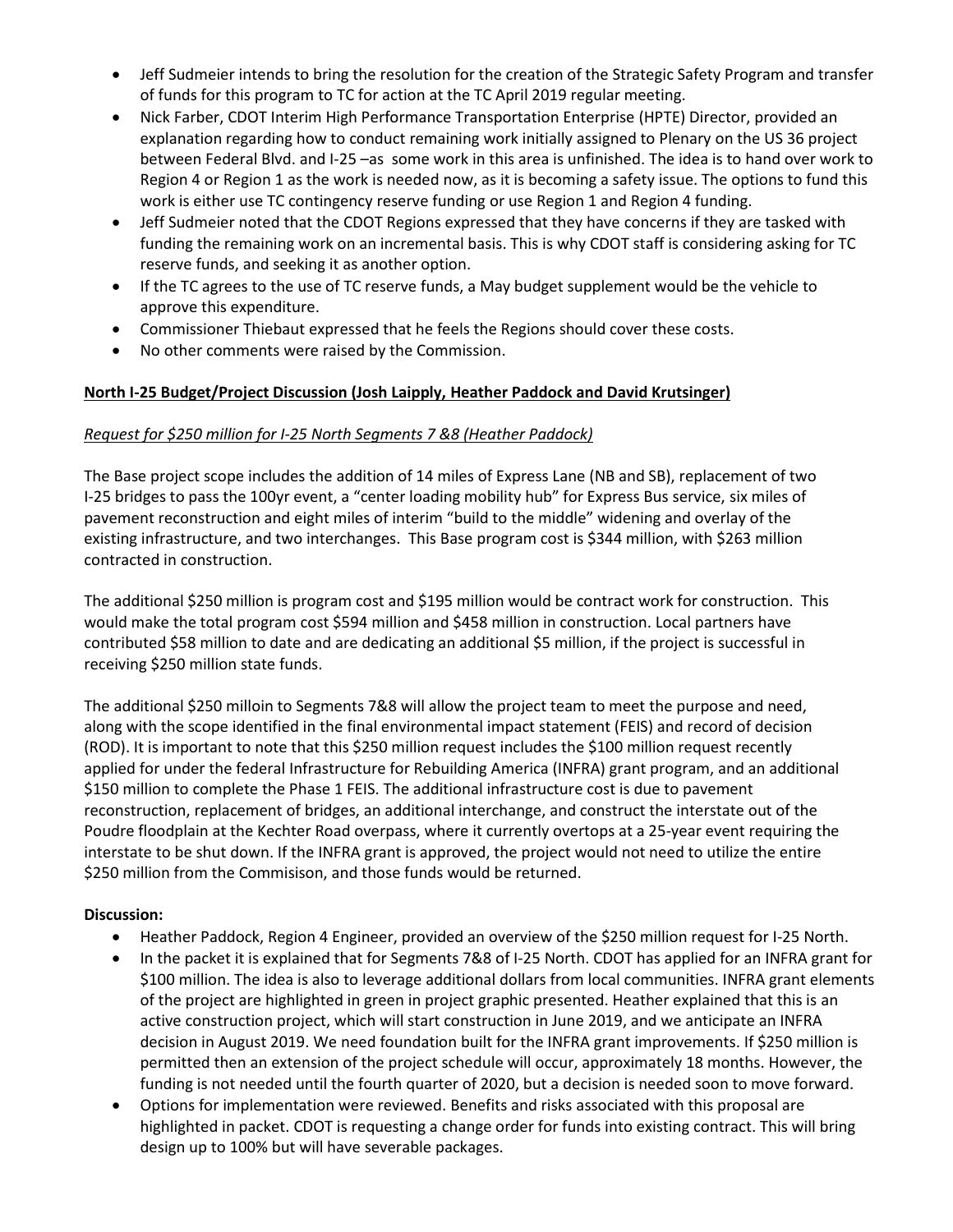- Josh Laipply recommended that the proposed decisions for tomorrow be spilt into two decisions for approval by the TC. The first would be to permit an additional \$250 million to the I-25 North project. The second decision would relate to how the contracting for the additional \$250 million would be conducted.
- Executive Director Lew agreed to this approach to obtaining TC approval, as \$250 million is a lot of money to consider.
- Commissioner Thiebaut noted that this project is very important and that is not debatable, but how we get there is. Feels uncomfortable using change order term after the internal audit regarding change orders was released.
- Commissioner Connell agreed with Commissioner Thiebaut sentiments.
- Commissioner Peterson agreed as well, and noted that the local contribution aspect of this project is impressive. Timing has reached a critical mass, and he is very uncomfortable with the proposed change order.
- Jeff Sudmeier noted that potential funding sources for this \$250 million are SB 267, SB 1 and the INFRA grant if a grant is awarded.
- Commissioner Thiebaut noted that it is important that other areas of the state need to feel heard
- Executive Director Lew mentioned that regarding thresholds this is about the sequence of how things are approached, we are re-evaluating the planning process too. Aligning the STIP and planning process – execution is a timing situation. It would be better to wait for planning process changes to occur, but if we want a larger build, there is a point of no return, and this is what we are dealing with.
- Commissioner Gilliland stressed the importance of the project, and that it is critical. Change Order concerns exists, and the reason for a change order are the savings related to doing things now. Ground work has been done to expand this project. Need decision in May 2019 and design changes need to be done now to see benefits. To open up to another RFP process will cost us more. There is justification to change things now. Folks from Northern Colorado business community are here to comment too.
- Josh Laipply, requested the TC to let staff make contracting decisions, and ask TC to only approve \$250 million.
- Commissioner Hofmeister noted he has huge concerns, as the rural areas are not be taken care of with this investment. If this passes, urban areas will need to remember this when rural areas ask for critical needs in the future.
- In terms of the saving calculations, a 3% annual inflation rate was assumed, which is a standard practice.
- Executive Director Lew directed that the record show that this month the TC will not act on the proposed procurement method and only on approval of the \$250 million.
- Josh Laipply concurred to keep TC action to a money/funding decision only for this month.
- David May of the Fix Colorado North I-25 Business Alliance offered his comments on the I-25 North Segments 7&8 project. Thank you to TC for what you do. There are hard decisions to make. This project has interesting timing issues, this is a rare opportunity to save \$200 million by doing it right the first time. Interim solution may not work with increased capacity and tripling of population in the area. The opportunity exists to do this right and to do it now. Others who support this are: Mayor Pro tem from the City of Fort Collins, Dave Bar of the City of Loveland, Barb Kirkmeyer, Weld County Commissioner, who sends her regards, among others. Also, we, Commissioner Kirkmeyer and myself, sent the TC a letter of support for this project. Thank you. Thank you to CDOT staff and to Commissioner Gilliland.

## *Center Median Express Bus Station at I-25 and Kendall Parkway in Loveland (David Krutsinger)*

**Purpose:** The purpose of this memo is to request approval for a center-median express bus station at I-25 and Kendall Parkway in Loveland.

**Action:** The Division of Transit and Rail (DTR) is requesting a resolution to approve \$7.0 M in SB 267 funding for design and construction of the new Centerra-Loveland Station.

**Details:** The originally-approved Kendall Parkway express bus station was funded with \$5.0 million of SB 228 funding. The additional cost is due these items: a pedestrian tunnel under I-25 in addition to the sidewalk under the bridge at Kendall Parkway, tunnel and platform lighting, canopies over the platform access ramps, noise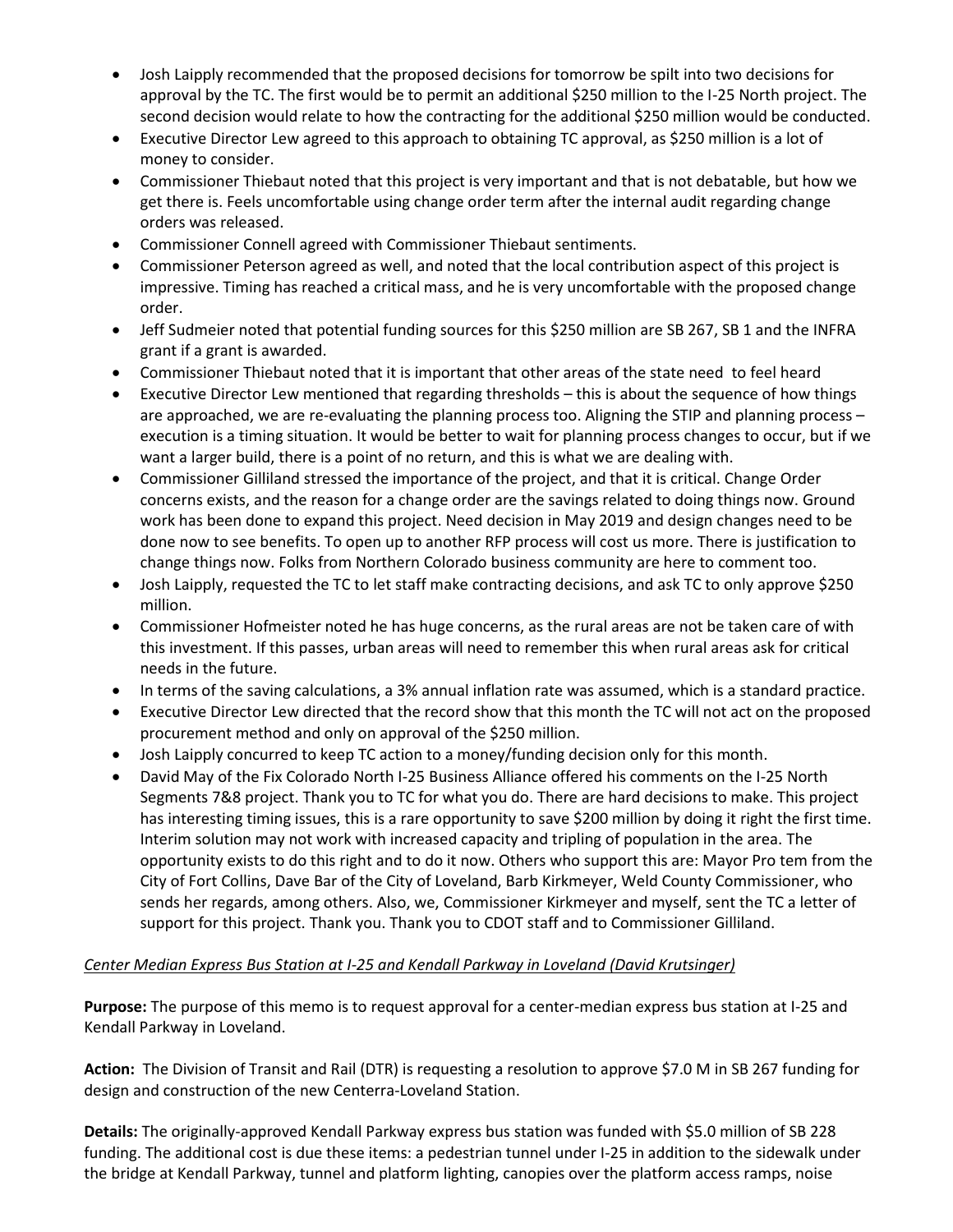walls, etc. to improve the user experience. The funding will be from 7th Pot residual funds of approximately \$0.9 million plus \$6.1 million in SB 267 transit funds. At present, SB 267 funding is available for Year 1 only, and in FY 18-19 a total of \$38.0 million is available for transit projects. Of the total, \$9.5 million must be reserved for rural infrastructure projects and program support.

If approved, this center-median express bus station will be the first non-rural project to be funded with SB 267 dollars. Staff has compiled, and will evaluate, a candidate list of strategic projects to be funded with the remaining SB 267 Year 1 funds. The full recommended project portfolio will be presented to the TC for approval in May. This project is being advanced because it is connected to the managed lanes design-build contract and any schedule delays will result in increased project costs.

This project is CDOT's first Mobility Hub project. Key elements of mobility hubs include intercity/regional transit service, supporting and connected local transit service, first/last mile connectivity, bike/pedestrian access, ADA access, bike storage, parking with electric vehicle charging stations, and transit oriented development. Most of these elements are already identified and included in this project, while others, such as the electric charging stations, remain to be worked out with project partners. Several partnerships have formed while working on this station project. From a financial perspective, the project has received funding from USDOT, CDOT Region 4 and DTR, City of Loveland (providing local bus connections) and Centerra Metro District. The transit funding split is  $\sim$ 41.46 % local to 58.53% state funded.

#### **Discussion:**

- David Krutsinger, Division of Transit and Rail Director, recognized staff working on this project. Dave Clark of Loveland City Council, Heather Paddock of CDOT Region 4 and Sharon Terranova, Planning Manager of the Division of Transit and Rail. David commented that all these folks have been working hard to pull together a solution for the Centerra Park-n-Ride. Now they have arrived at a solution.
- Initial proposal was a simpler design. Now there will be a better functioning hub that is safer and faster travel for all. It will deliver something that CDOT and others can be proud of.
- Local commitments are 41% of total cost for this multimodal hub.
- Commissioner Zink asked about the length of the walk from the bus platform to the Park-n-Ride. The answer was the bus platform is approximately 1,200 feet – less than a quarter-mile long.
- Commissioner Hofmeister mentioned that since passenger rail is a key focus, he wanted to know if enough room is being preserved for bus lanes and rail.
- David Krutsinger responded that it is believed if rail was provided later along this corridor that the potential to recapture 75% of construction for what is built now is possible. The funding source would be SB 267 funding from the Transit funds.
- Executive Director Lew commented that a fair amount internal discussions have occurred and that the collective judgement regarding incorporation of passenger rail later, is that the project is important enough for interim investment now, and planning for future funding of improvements Is also an important consideration.

#### **Planning Reset – Public Outreach and Engagement Plan (Rebecca White)**

**Purpose:** Update the TC on the statewide planning process and upcoming outreach plans and solicit input on that process. Input will be used to improve the outreach approach, content, and delivery strategy before that process starts.

#### **Action:** Information & discussion only, no action required

**Background:** As discussed at the March TC workshop on this subject, CDOT has been adapting to the evolving planning requirements of Federal legislation and Federal guidance over the past few years. While these processes have been closely coordinated and connected within the Department, their development as largely distinct efforts has limited CDOT's ability to realize efficiencies and to effectively engage our public and stakeholders. CDOT will take the opportunity presented by the Statewide Transportation Plan, 2045 Update, to fully integrate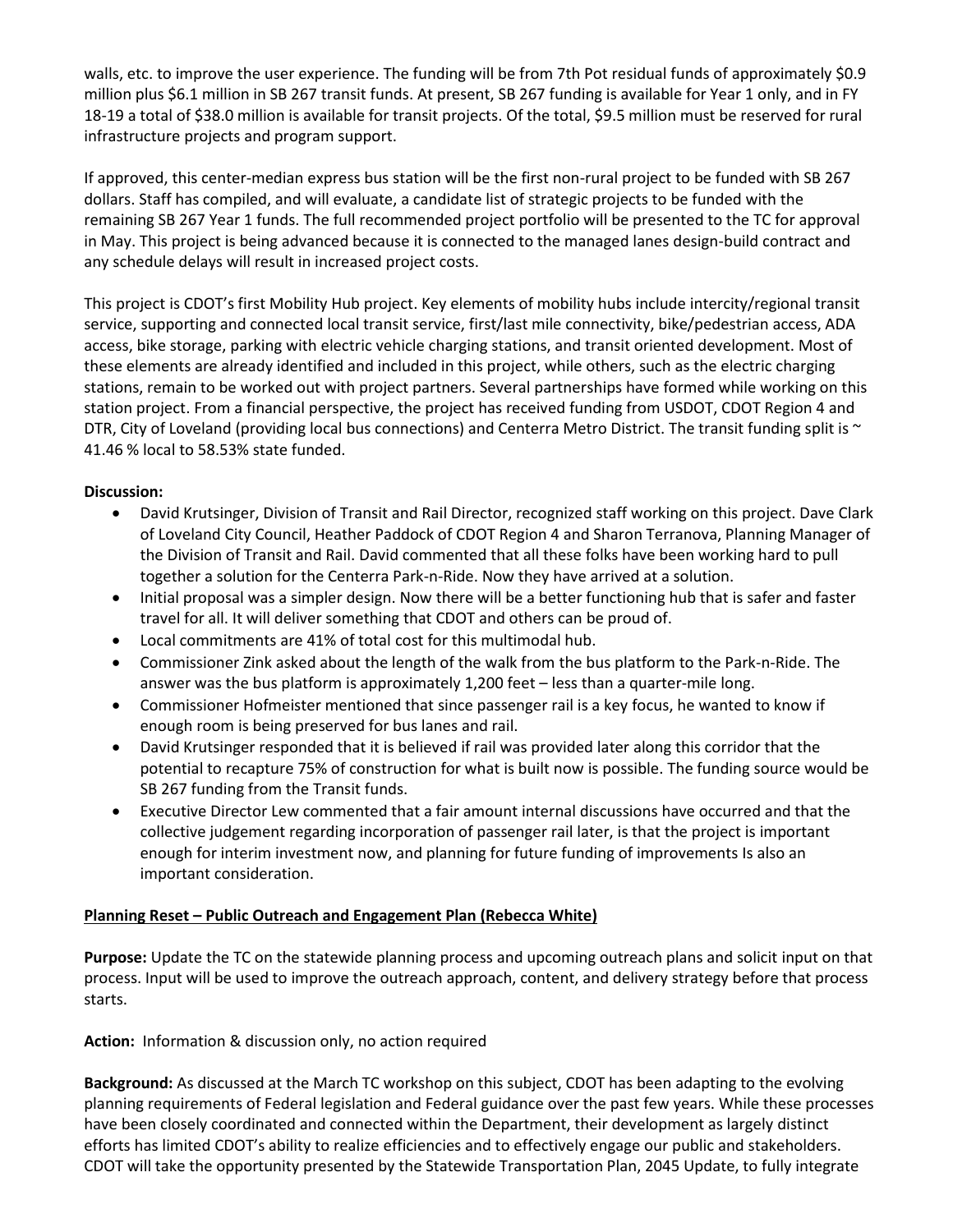modal and asset considerations, to inform decision-making, and to focus those decisions on a 10-year strategic horizon.

In some parts of the state, being more "multimodal" means stronger consideration of freight-delivery needs from farm to market, or from well-head to pipeline/transload facility. In other parts of the state, being more "multimodal" means stronger consideration of congestion-solving and transportation modes such as transit, ridesharing, bicycle, and pedestrian. Other issues, like the threats of wildfires, avalanches, floods, and bombcyclone/blizzard events touch all Coloradans. And, every part of Colorado relies on a transportation system to support the economic health of business and the quality of life of residents. In order to create a transportation system that effectively and safely moves people, goods and information, we need to be able to consider all of these "layers" together.

**Details:** This month, DTD and DTR are together presenting further details on the visuals and materials that will guide this summer's outreach process as well as how that process will unfold in order to connect with our transportation stakeholders and members of the public. Staff also will present additional thinking on how CDOT's efforts around various modal plans can come together and how this work will build a 10 year STIP. Lastly, we will provide an update on program distribution and its development as part of the Statewide Plan.

**Next Steps:** A May 2019 public launch of the planning process. Staff plans to update the Statewide Planning Subcommittee on a monthly basis over the course of the summer.

- Commissioner Stuart noted the TC SWP Subcommittee was convened previously, but due to substantial changes to the planning process, it was decided that the entire TC would have an interest in this topic.
- Plans are to reconvene the SWP Committee at a later point during the development of the 2045 SWP.
- Commissioner Stuart and Commissioner Gifford were asked by Rebecca White if they would like to move the statewide travel modeling discussion to next month. Both agreed to this request. Erik Sabina, CDOT Information Management Branch Manager, will present on the statewide travel model next month (May 2019).
- Rebecca explained that she would provide an overview of the revised and updated planning process, Tim Kirby, CDOT Multimodal Planning Branch Manager, will provide an overview of the public involvement for the counties and Transportation Planning Regions, and Rebecca will end the workshop with an overview of the tools to use for public outreach.
- Reset of process includes a goal to bring planning processes together for the four federally required documents – SWP, Statewide Transportation Improvement Program (STIP), Statewide Transit Plan and the State Freight Plan.
- Three themes to brand public outreach will be Choice, Connection, and Colorado for all; the plan name will be– Your Transportation Plan.
- This is the first time CDOT will bring transit and statewide planning together with a focus on safety, and other topics that unite us.
- A walk in my shoes is a message to link to the daily lives of Coloradans.
- Rebecca noted a move of the conversation from the visionary planning to the bureaucratic elements of the process. We have an Innovative Planning Process, and a complicated chart for a complicated process.
- Regarding the Regional Transportation Plans (RTPs), we have heard how important those plans are and will integrate them with the Transit Plan, and the history of county outreach under the Project Priority Programming Process (4P) county meetings. 4P has been focused on STIP. We will repurpose discussion to 10-year vision and pipeline of projects. We will bring to the Transportation Planning Regions (TPRs) input from the counties. Plan integration themes will be incorporated also. GIS and modeling results will be presented to the TPRs at sunset of this process
- Commissioner Peterson noted that he really like this process; it is a good model for engaging our stakeholders. This will provide a great forum for conversations that will serve as a conduit for input and will make it personal. This process is a heavy lift. If we can do this and do it right it will be fantastic.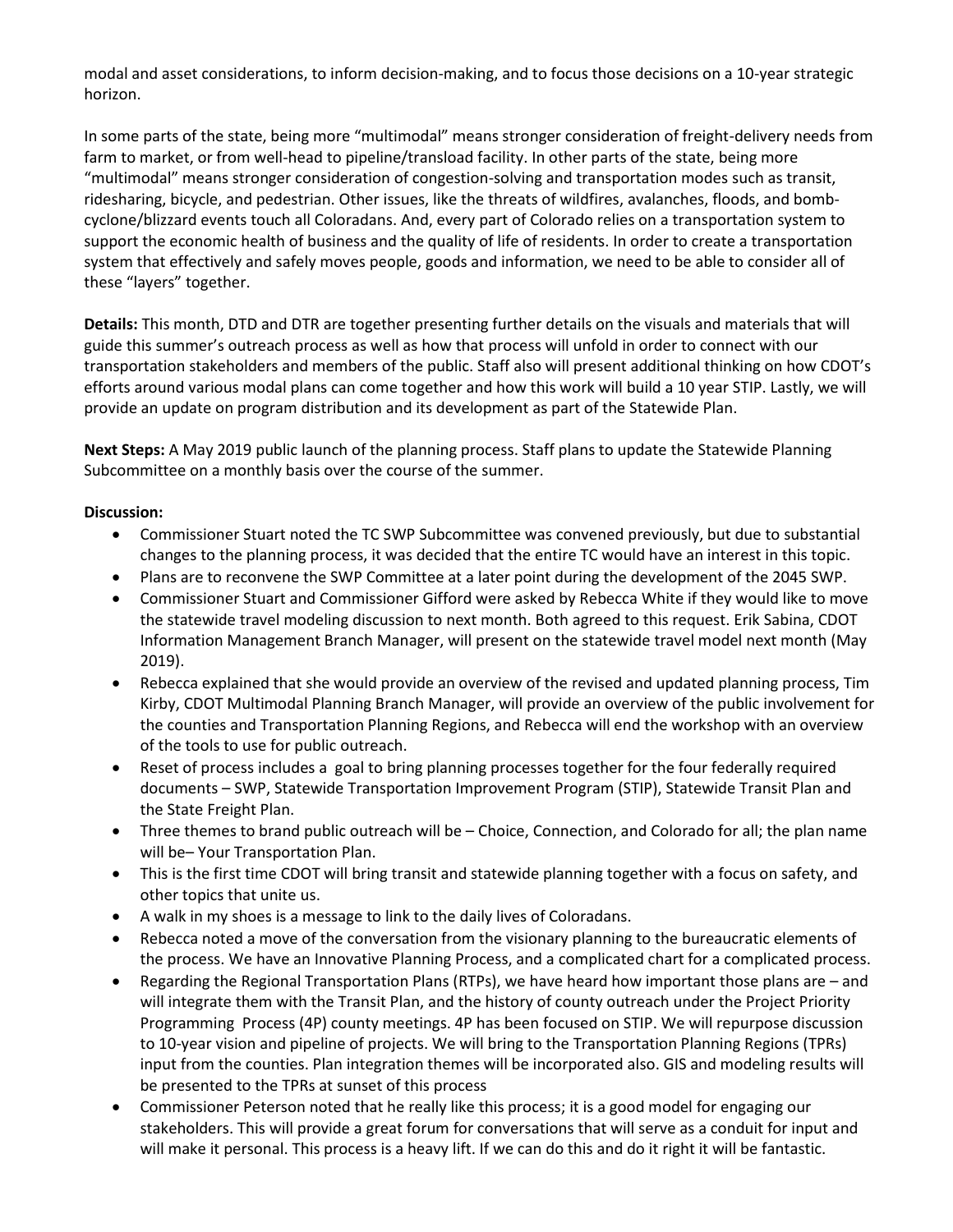- Commissioner Connell agreed with Commissioner Peterson, and noted that many TC members may not serving on the Commission after terms expire. Asked the Governor to appoint TC members that will reflect on rural areas of the state and demonstrate commitment to the transportation system.
- The intent is to kick-off the county meetings in May, potentially with the help of the Governor.
- County meetings will be the largest component of the "Summer of Outreach", the finalized plan and STIP are anticipated to be adopted by the TC by June 2020.
- Tim Kirby, Multimodal Planning Branch Manager, provided a summary of the public outreach to counties and TPRs. Tim noted that CDOT staff is excited, this work is a heavy lift but the team is energized. Each county and each region have uniqueness to capture, we can do this through the county outreach approach. In addition, visual portrayals of geographic information system data with maps will help to facilitate conversations with our planning partners. Tim provided a brief overview of how regions differ and have varying characteristics and transportation issues and emphasis areas referring to mapped data.
- As a result of this new outreach, CDOT will have more detailed information by county to bring to TPRs than ever before. Staff will also evaluate the TPR regional priority corridors identified in the 2040 RTPs.
- $\bullet$  Three rounds of TPR meetings are planned  $-1$ ) primarily to analyze, discuss and identify issues and needs, 2) determine priorities, and 3) develop strategies to address prioritized needs.
- Commissioner Hofmeister commented that the Region 4 slides are not representative of what is happening in rural counties of the Region, generally only 4 counties get the most dollars.
- Tim Kirby responded that the intent of the county outreach is to paint a story for all areas of the state.
- Executive Director Lew also noted that this is why we are going county to county, as CDOT understands rural areas are important too. We will work to avoid city areas competing directly with rural areas for funding.
- Commissioner Connell noted that this is wonderful what CDOT is doing in terms of outreach and data, but a bigger discussion and inclusion of resiliency is needed. It is disturbing not to see resiliency as part of this presentation. Please cover resiliency as it is very important. Commissioner Connell expressed her wish to ensure resiliency is part of the issues and needs conversation beyond her service on the TC.
- Rebecca White concurred and agreed to make include resiliency data that is available along with asset management data and information.
- Commissioner Peterson mentioned that this new and different outreach process allows people to take ownership of their transportation system. This approach is brilliant, as it will provide an opportunity to hear directly from people across the state. This makes transportation personal. This personalization of transportation has not been attempted before. This is the best approach he has seen during his tenure on TC. This is a major step to addressing the funding problem too.
- Rebecca White presented the proposed tools for conducting public outreach for the 2045 Statewide Transportation plan which include: online surveys, telephone town halls, pop up events at county fairs and other community events and CDOT's attendance at relevant conferences and meetings at sister agencies.
- Commissioner Stuart suggested that all TC comments or concerns related to the 2045 SWP public engagement process be submitted directly to Rebecca White.
- Rebecca White noted that what one will notice that what is missing from the list are public meetings, as observed during experience on the 70 Central project, this type of outreach is no longer considered a good method for engagement.
- It was noted that the Statewide Travel Model presentation from Erik Sabina, the Information Management Branch Manager, will take place next month.

# **Transportation Commission Regular Meeting Thursday, April 18, 2019, 9:30 am – 11:30 am**

## **Audience Participation:**

 Craig Canon of Denver said that his company, Work Zone Product Company, has four products that could make Colorado work zones safer, but his company cannot test them because of Federal Highway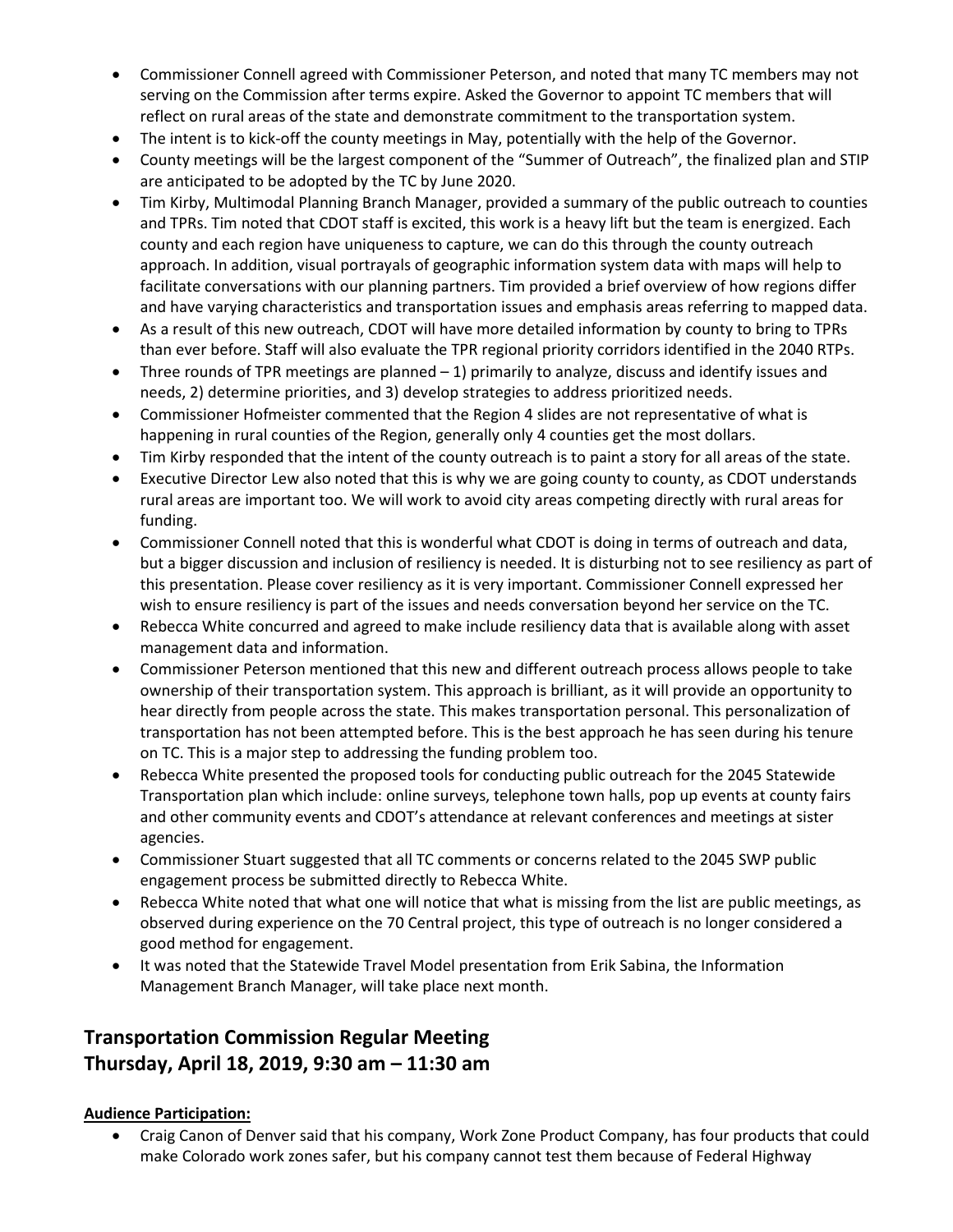Administration rules. He said he has sent a letter of complaint to FHWA. He expressed concern that Colorado is not as entrepreneurial and innovative as they would like to be.

## **Call to Order, Roll Call:**

Nine of the ten Commissioners were present with Commissioner Rocky Scot excused.

#### **Comments of Individual Commissioners**

- Commissioner Kathy Hall mentioned she had taken a recent trip to Australia. She said most of the intercity roads are what they call "pay roads", not toll roads. The surfaces of the highways she traveled on seemed in very good shape. Sydney is redoing its light-rail system, which is tearing up downtown. She said Sydney is working on an underground rail system, giving the city transportation options underground, and on and over the ground.
- Commissioner Sydny Zink said that Club 20 recently recognized Commissioner Kathy Hall for her long years of service. CDOT Executive Director Shoshana Lew attended the last Southwest TPR meeting by telephone since bad weather closed the airport. Regional state legislators who spoke at a recent meeting focused more on education than on transportation. Commissioner Zink also attended the memorial for CDOT employee Eric Hill of Gypsum, killed while doing maintenance work near Gypsum, and a ribboncutting ceremony for a passing lane outside of Towaoc on Ute Mountain Ute tribal lands. She suggested CDOT aggressively publicize rural projects, such as the one near Towaoc.
- Commissioner Kathy Gilliland said the safety of workers on the highways, such as Eric Hill and members of the Colorado State Patrol, is a real concern. She attended the safety meeting one day and the remembrance for a state employee killed in the line of duty in Region 4 the next. The widow and daughter of Eric Hill attended that remembrance.
- Commissioner Karen Stuart mentioned that Governor Jared Polis attended the same safety meeting as she and Commissioner Kathy Gilliland. She added that many changes are happening near I-25 and E-470 as managed lanes on I-25 are under construction for three months. Due to snow and ice, the lane striping along I-25 had almost become invisible. Commissioner Stuart praised the contractor for quickly repainting the lines, a safety improvement that she and others who travel I-25 noticed.
- Commissioner Kathy Connell said one needed safety improvement in her area is repainting of pedestrian crosswalks in some of the towns in her district. She echoed Commissioner Zink's statement about CDOT needing to publicize more the projects under way in rural Colorado.
- Regarding safety, Commissioner Bill Thiebaut thanked Craig Canon for highlighting safety, and said the Transportation Commission is very concerned about it. He said he has attended six remembrances in the six years he has been on the Commission. At the last remembrance in Pueblo, he made a few comments. One comment he wanted to make but did not was about something the Greek philosopher Socrates made: "Beware the barrenness of a busy life." In trying to get from one place to another quickly, people ignore work zone signs and other indications they need to slow down and pay attention. He thanked Shoshana Lew, Region 2 Regional Transportation Director Karen Rowe, and John Cater of FHWA for attending the last remembrance.
- Commissioner Shannon Gifford said she is looking forward to the "re-set" of the long-range planning process, which will begin this summer with public input on different transportation modes. She also mentioned that she helped find a place for a fresh-food mobile food market in the Elyria-Swansea neighborhood near the Central 70 project.

## **Executive Director's Report (Shoshana Lew)**

- Shoshana Lew said it is sad that CDOT has to commemorate so many who have lost their lives working for CDOT on the highways. The state's rapidly rising fatality rate is one of the reasons for establishment of a safety program. In addition, little things make a difference, such as restriping, filling potholes, and messages and publicity about safe driving habits.
- Executive Director Lew is excited about taking part in outreach for the next long-range transportation plan over the next several months to determine what our transportation problems are and the best way to address them. The connections with individuals and neighborhoods in the Central 70 project are examples of how transportation connects the state.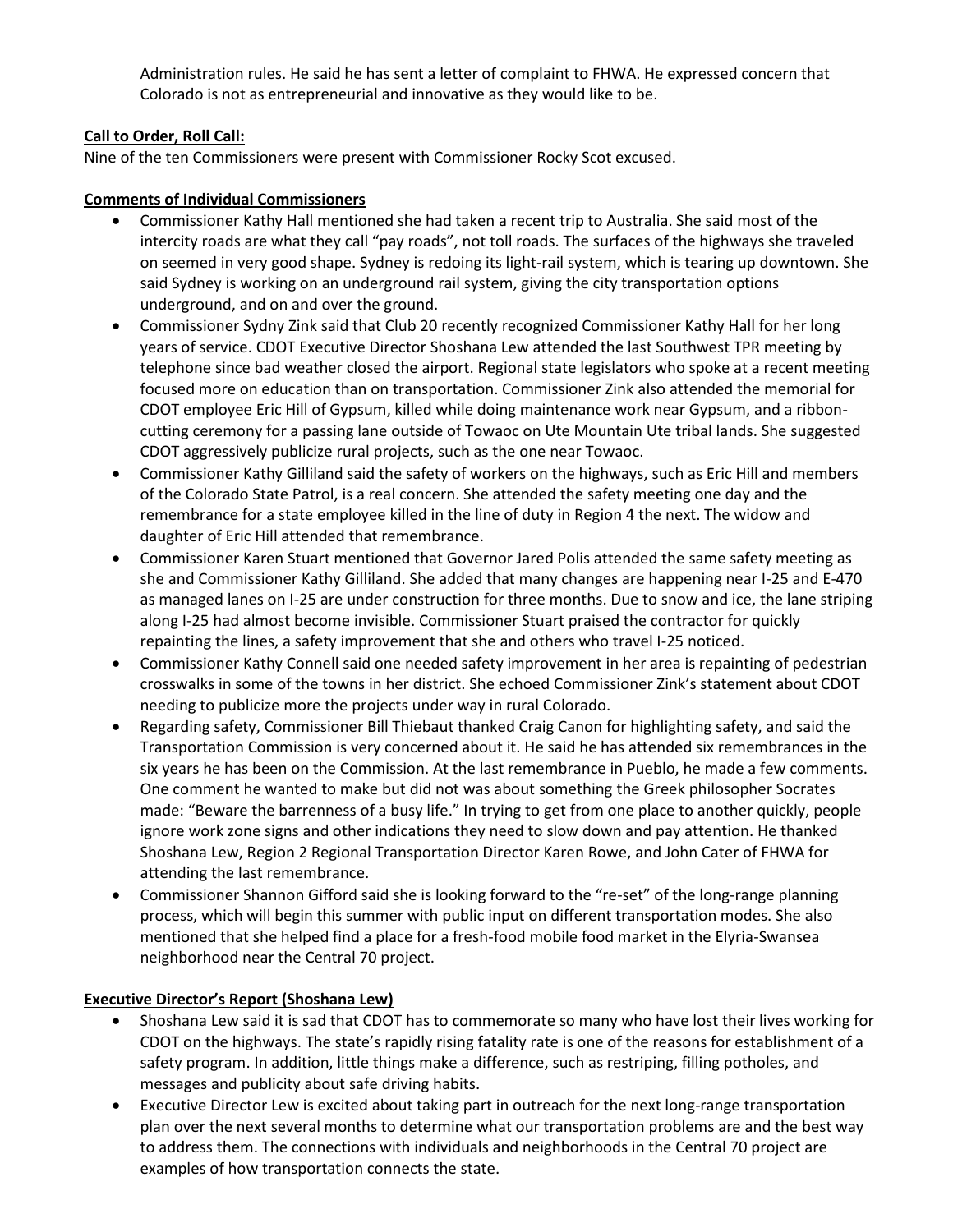# **Chief Engineer's Report (Josh Laipply)**

- Josh Laipply mentioned that he and Executive Director Lew went to the Central 70 project area recently to emphasize safety.
- Whole System Whole Safety initiative that Johnny Olson is leading is a good thing that CDOT is taking on.
- Reorganizations to combine maintenance and operations and to split engineering into three parts (administration, design, and construction) are all steps toward creating a safer environment.
- When the last "bomb cyclone" came in, CDOT could respond much more effectively because maintenance and operations were working together.

## **High Performance Transportation Enterprise (HPTE) Director's Report (Nick Farber)**

- Nick Farber announced that the HPTE Board would not meet in May because several board members will be attending and presenting at a conference in Denver at the same time.
- HPTE will be raising the cost of HPTE transponders from \$15 to \$18 on June 1 due to a change in how the Colorado Department of Revenue figures the state sales tax. HPTE will alert the public to the price hike before June 1.
- He said he has asked the HPTE board for direction on staffing patterns for C-470. The national standard is 4-10 staff persons per express lane project. C-470 has no staff. The HPTE board will decide if HPTE employees or contract staff will handle information technology, support, maintenance, and administration.

# **Federal Highway Administration (FHWA) Colorado Division Administrator's Report (John Cater, Division Administrator)**

- John Cater said FHWA has \$900 million to appropriate in 2019 for Better Utilizing Investments to Leverage Development (BUILD) projects, and the application deadline is July 15. He said he hopes some BUILD grants will come to Colorado.
- National Work Zone Awareness Week is an FHWA event.
- CDOT is unusual among state departments of transportation in having remembrance days for those killed while working on the highways. If such events save one life, they are well worth it.
- He also said that CDOT and FHWA in early April sponsored a two-day Planning and Environmental Linkages (PEL) national peer exchange where participants from Florida, North Carolina, Pennsylvania, and Washington departments of transportation and the FHWA North Carolina and Pennsylvania division offices exchanged ideas about coordination of planning and environmental processes. Other states and FHWA recognize CDOT as a national leader in PEL studies.

# **Statewide Transportation Advisory Committee (STAC) Report (STAC Chair, Vince Rogalski)**

- The STAC had a few concerns about the planning re-set that will result in a 10-year State Transportation Improvement Program (STIP), or six years beyond the federally mandated four-year STIP. The concerns were about making sure project selection processes are fair to both rural and urban areas, the regional transportation plans incorporate freight, and CDOT allows enough time for a thorough planning process.
- On the state legislative report, a STAC member asked about a bill that could reduce the pool of qualified contractors through increasing apprenticeship requirements for contractors.
- The STAC favorably received a joint CDOT-Colorado Parks and Wildlife presentation on transportation and wildlife interactions on the Western Slope. Some asked about examining such interactions in other areas of the state.
- About \$40 million to \$50 million will be available to Colorado for the Federal Lands Access Program for 2023-2025, and June 5 is the deadline to apply. Projects to improve access to military installations are eligible under the program.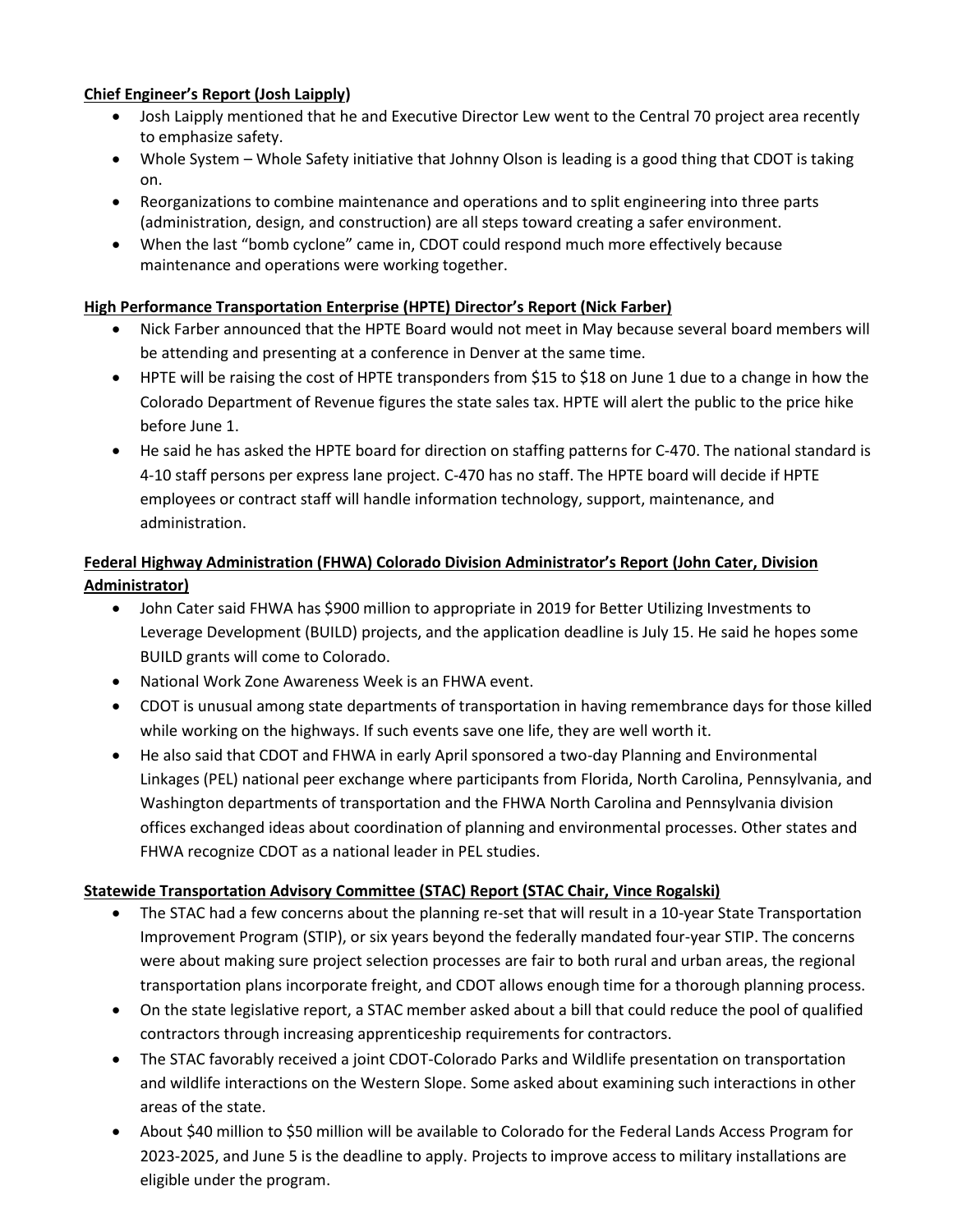**Act on Consent Agenda – Passed unanimously on April 18, 2019 –all items except for right-of-way settlement authorizations were passed unanimously on April 18, 2019.** 

- Resolution to Approve the Regular Meeting Minutes of March 21, 2019 (Herman Stockinger)
	- o Commissioner Steven Hofmeister said TRAC appeared in the minutes as "TRUC".
- Resolution to Approve Maintenance Requests (Kyle Lester)
- Resolution to Approve Disposal of Parcel 25-EX (Paul Jesaitis)
- Disposal: I-76 & Dahlia (Parcel 83-B Rev) (Paul Jesaitis)
- Resolution to Approve SB267 Transit Funds (David Krutsinger)
	- $\circ$  The resolution approved a total of \$12 million of CDOT transit funds toward a \$20.5 Million "hub" at the Centerra-Loveland location (just north of US 34/I-25). Local government entities are bringing the remaining \$8.5 Million (41%) to the project, in addition to local transit service from Loveland. This project will begin construction later this year, and open in 2022 with the rest of the associated highway improvements. Major elements:
		- 200 parking spaces (roughly double the existing capacity)
		- Bus bays for local bus connections
		- Center of I-25 bus platforms ("station") for Bustang
		- Center access/egress to from I-25 managed lanes, rather than exiting the highway at the regular interchange, saving 10 minutes of travel time each direction
		- Underground passenger walkway connecting developments on both sides of the highway
		- Significant safety improvements (noise walls, shelters, security cameras) for customers
		- This is the first of *potentially* 17 improved or new "hubs" along the Front Range between Fort Collins and Pueblo. Rural hubs and other connecting facilities are under discussion.
- Resolution to Approve ROW Acquisition and Settlement Authorization Requests (Josh Laipply)
	- $\circ$  Commissioner Thiebaut requested to sever the settlement acquisition requests in his district and vote on them separately. Commissioner Thiebaut then abstained from voting on the projects in his district, while the other Commissioners present voted yes to approve the settlement authorization requests in Commissioner Thiebaut's district.

## **Discuss and Act on Creation of Strategic Safety Program (Jeff Sudmeier, Kyle Lester)** – **Passed unanimously on April 18, 2019**

## **[Discuss and Act on 10th Budget Supplement of FY 2019 \(Jeff Sudmeier\)](https://www.codot.gov/about/transportation-commission/documents/2018-agendas-and-supporting-documents/december-2018/8-budget-sup.pdf)** –**Passed on April 18, 2019, with Commissioner Hofmeister abstaining.**

The following six items were included in the budget supplement totaling \$19.779 million. Money to cover the supplements will come from the FY 2018-2019 Contingency Reserve Fund Balance and the FY 2018-2019 Program Reserve Fund Balance:

- Region 1:
	- o \$1.9 million: This addition is for a resurfacing project on I-225 from I-25 to Parker Road.
	- o \$611,523: An Aurora signal improvement program.
- Region 2:
	- $\circ$  1.6 million: To mitigate the risk of debris flows from fires and floods, the Region wants to install seven road closure gates along the six impacted highways from the Spring Creek Burn that occurred in June 2018, as well as an early alert warning system.
- Region 4:
	- $\circ$  1.3 million: Fund transfer to redesign the layout and relocate existing fiber optic cables due to widening of I-25. CDOT will transfer funds from the HQITS Cost Center to the Region 4 ITS Pool.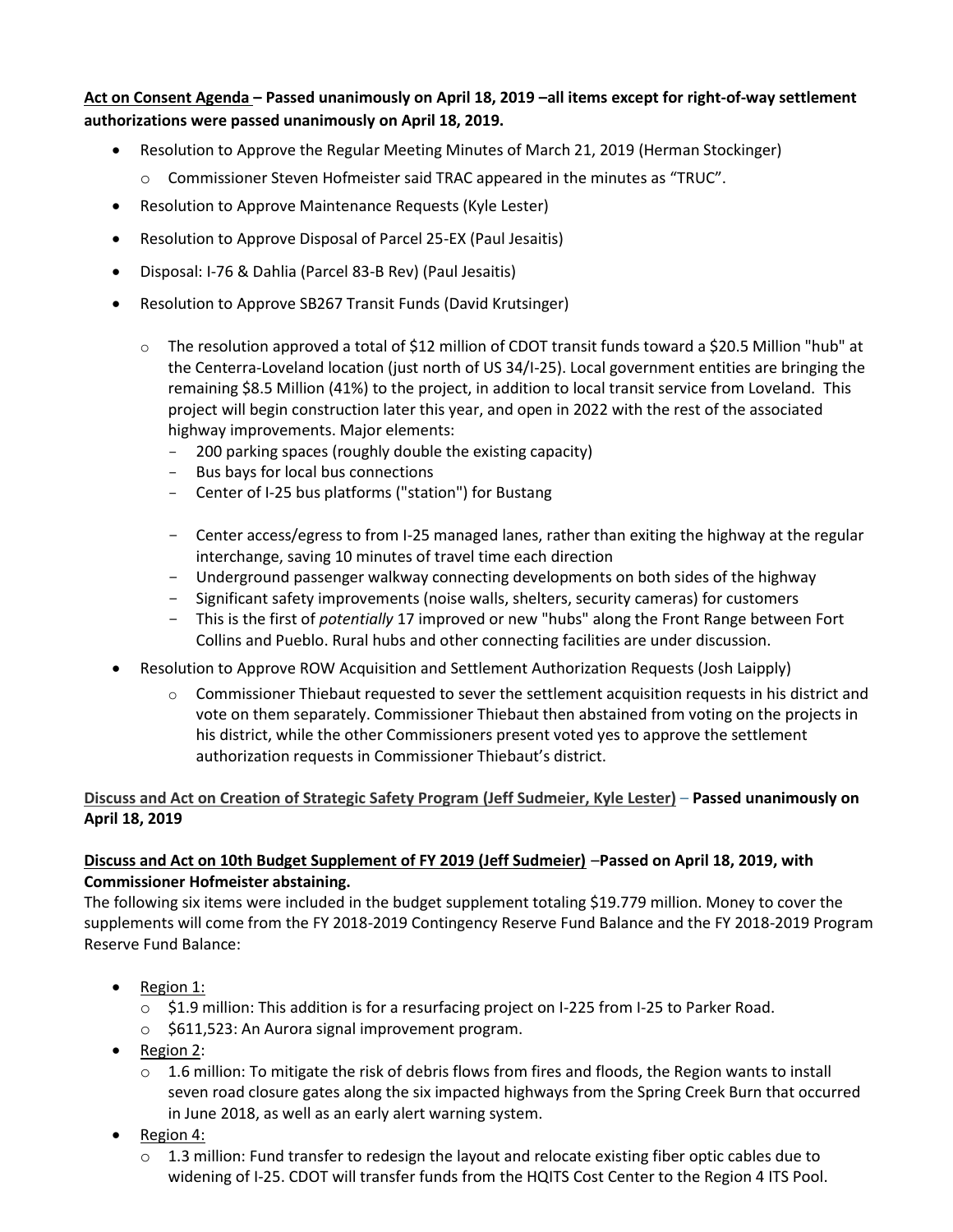- Strategic Safety Program:
	- o \$11.36 million: Transfer from RoadX to new Strategic Safety Program of Highway Safety Improvement Program (HSIP) funds for a new program.
- Division of Highway Maintenance:
	- $\circ$  \$8.06 million: Transfer of \$462,000 from the Transportation Commission Contingency for Snow and Ice and \$7.6 million from the Transportation Commission Contingency Reserve. This is a first payment to fill a projected \$16.12 million shortfall if the need for snow and ice removal continues at its current pace.

#### **Discussion:**

- Commissioner Zink asked for the reasons why CDOT decides to seek budgetary supplements rather than rebid projects for which bids come in above budget.
	- $\circ$  Josh Laipply said staff tries to determine if CDOT will get better prices if a project goes out to bid. About half the projects go out to bid again. At this time of year, one of the reasons for higher bids is that bids were made late in the construction season.
- Commissioner Stuart asked if the supplement for snow and ice removal includes removing the snow from the many avalanches.
	- $\circ$  Jeff Sudmeier said the supplement includes removal of snow from avalanches. Generally, CDOT allocates \$82 million a year for snow and ice removal, with \$10 million in reserve. Due to warm winters, the \$10 million often isn't needed, but not this year. CDOT estimates the total cost for snow and ice removal will come to \$108 million.
- Commissioner Hofmeister commented that commissioners discussed bidding several years ago, and suggested that CDOT staff try to advertise for bids for the next construction season by January. He asked why CDOT is asking for bids so late in the year.
	- $\circ$  Josh Laipply said much of the construction program went out for bid by January this year. However, if CDOT has money left over, it tries to use it for other construction projects for the coming construction season, not knowing how much more the same project might cost the following year. [CDOT now operates on a cash flow basis. One of the problems is uncertainty in the market.](https://www.codot.gov/about/transportation-commission/documents/2018-agendas-and-supporting-documents/december-2018/8-budget-sup.pdf)

# **[Discuss and Act on Resolution](https://www.codot.gov/about/transportation-commission/documents/2018-agendas-and-supporting-documents/december-2018/8-budget-sup.pdf) Amendment for Region 1 Disposal (Parcel 300A) – Passed unanimously on April 18, 2019**

## **Recognitions:**

- US 34 Award: Engineering News Record (ENR) Project of the Year (Josh Laipply)
	- $\circ$  Before recognizing the team that won the ENR project of the year, Josh said that CDOT built important bridges to the affected communities and individuals for every bridge rebuilt in the Big Thompson Canyon after the 2013 floods.
	- $\circ$  Johnny Olson, former regional transportation director for Region 4, said the total cost of including as much resiliency in the highway and bridge designs as possible came to \$600 million. Although CDOT spent \$280 million, it still managed to include much resilience in the highway and bridges.
	- o The US 34 project team included:

## CDOT:

James Usher, P.E., project director Monte Malik, P.E., construction manager Benjamin Rowles, P.E., project manager Samantha Katz, engineer in training Corey Stewart, P.E., program engineer Heather Paddock, P.E., flood program engineer Johnny Olson, P.E., then the regional transportation director for Region 4

Contractors: Kiewit (Contractor): Jason Hagerty